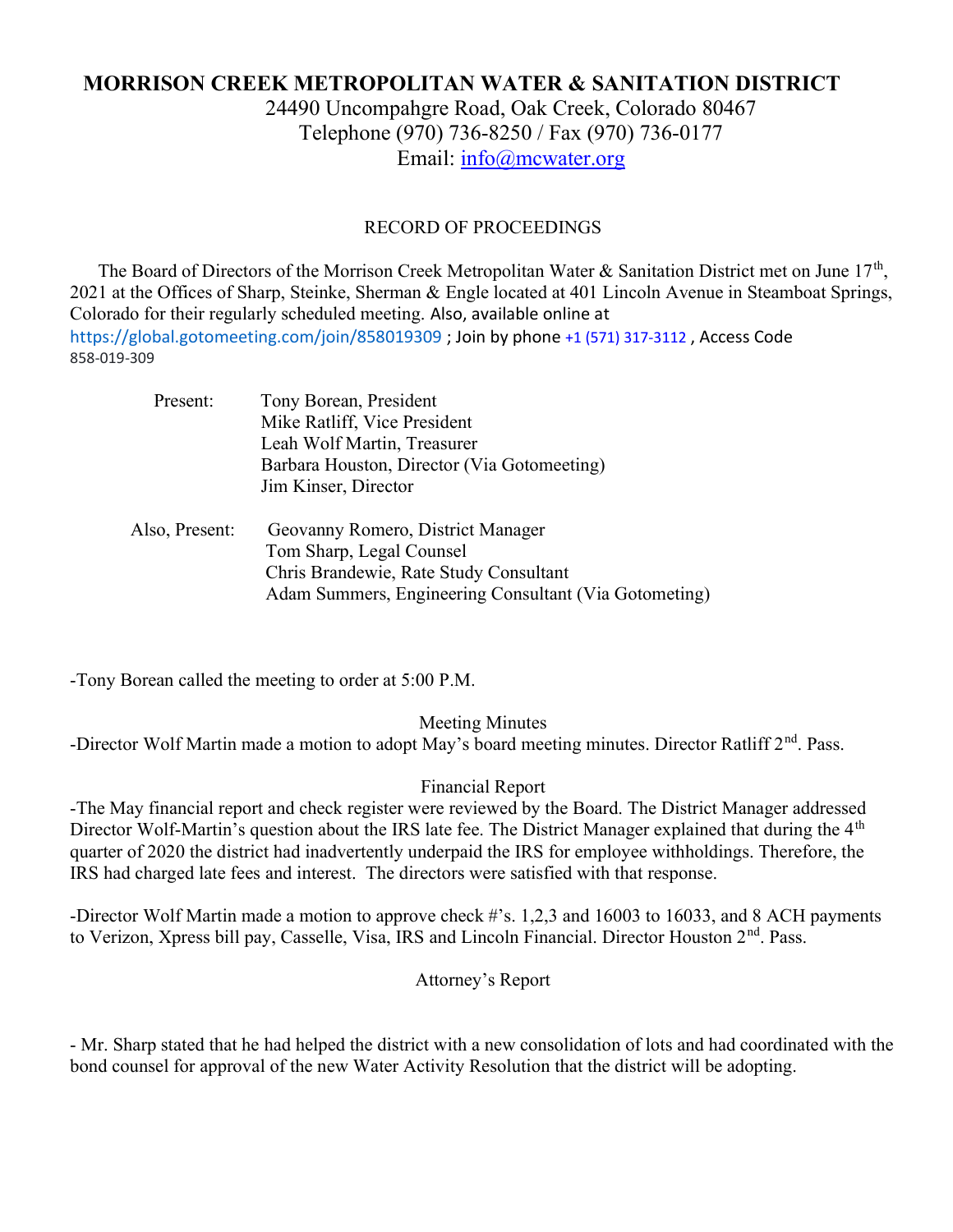## General Manager's Report

- The district manager stated that he would no longer be covered under his wife's health insurance. Therefore, he would now be utilizing the health insurance benefits offered by the district to all employees.

- The district manager stated that he had held a meeting which involved several agencies with regards to the secondary mixing zone study results for treated effluent from the District Wastewater Plant into Stagecoach Reservoir. The purpose of this meeting was to discuss the presentation of the data collected to CDPHE. The district manager stated that the data was solid and beneficial to the District, concluding that the District treated effluent mixes throughout the Stagecoach Reservoir, not just the bay adjacent to the Plant, and that a follow up letter will be sent to the CDPHE by the district along with the necessary data for re-evaluation of the District's request for a general permit on renewal.

- An increase in the lab testing expenditures will be seen this year, said the district manager. During 2021 the district will conduct a large number of drinking water tests mandated by the State.

- Aztec Drilling is currently working on a formal proposal to drill an exempt commercial well at the district offices. The new well will serve as the source of drinking water for employees and sanitary services at the sewer plant. The well will not be covered under the District's decreed augmentation plans and would not be accounted for in the augmentation plans' overall municipal well allocation.

- New home construction within the district has increased dramatically, stated the district manager. He mentioned that the projected budgeted revenue for both tap fees and vault permits this year has already been met. Some contractors have mentioned that they still have more residential projects to start later this year.

- The district manager mentioned that he had been talking to Mr. Mike Roach (owner of Youngs Creek Estates) about well permits that had been applied for by the district for his lots and which were about to expire. The district manager told the board that he would apply for a one-year extension of those permits and later transfer ownership of them, since the District has changed its approach to ownership of exempt residential wells in new large-lot subdivisions within the District, such as Young Creeks Estates, and developers of such subdivisions should have their own decreed augmentation plans.

#### Old Business

-The engineering consultant mentioned that the district is on schedule to have the new wastewater treatment plant design presented to the State Department of Public Health by November. This timeline allows enough time for review, before the district applies for financing through the State Revolving Fund (SRF). Mr. Summers stated that unless any unforeseen events become apparent, the district could be breaking ground on a new replacement wastewater treatment plant as early as Summer of 2022.

Mr. Summers requested the Board's consideration for approval to obtain Fluidyne detailed engineering drawings to continue with the design of the new wastewater treatment plant.

Director Ratliff made a motion to allow the district to obtain the shop drawings from Fluidyne at a cost not to exceed \$35,000.00. Director Wolf-Martin 2<sup>nd</sup>. Pass.

- The district manager stated that the district had modified the USDA grant/loan application to cover 100% of construction costs in order to have a more competitive application. He stated that the USDA coordinator had